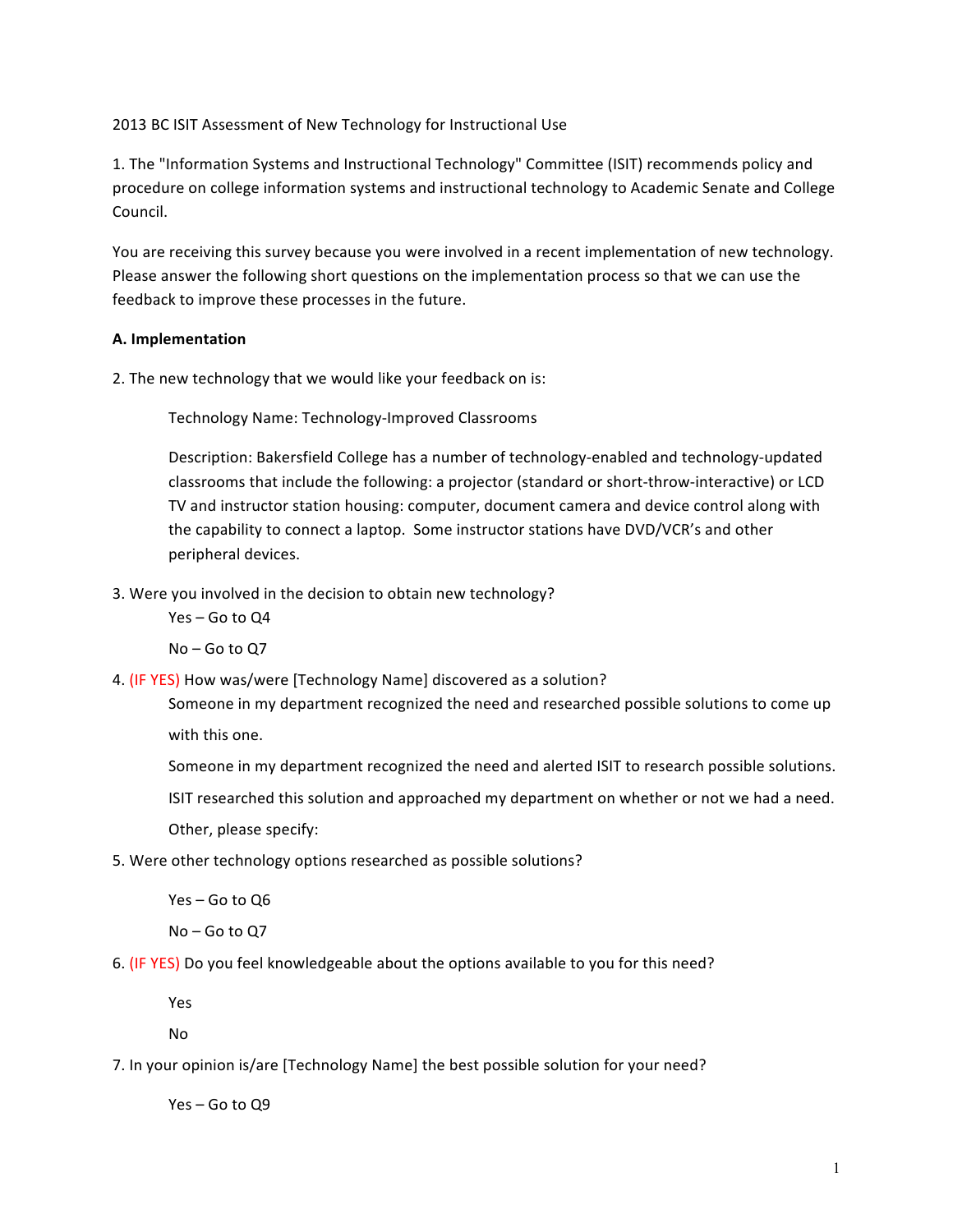## $No - Go$  to  $OS$

8. (IF NO) Why do you feel it is not the best solution?

Open

9. Which of the following statements is true about the implementation and installation of your department's new technology?

a. We received the technology in a timely manner and it was installed correctly on the first

attempt. - Go to Q14

b. We received the technology in a timely manner, but it was not installed correctly on the first

attempt. - Go to Q10

c. We did not receive the technology in a timely manner, but was installed correctly on the first attempt. - Go to Q11

d. We did not receive the technology in a timely manner and it was not installed correctly on the first attempt. - Go to Q10

10. How long did it take to correct [Technology Name]'s installation?

A few hours

1-2 days

3-5 days

More than a week

It has not been corrected, yet

11. (IF Q9=b, c, or d) Did the implementation/installation challenges affect the department's ability to use [Technology Name]?

Yes – Go to Q12

No – Go to Q13

12. (IF YES) How did the implementation/installation challenges affect the department's ability to use [Technology Name]?

Open

## **B. Training**

13. Did you receive sufficient training on [Technology Name]?

 $Yes - Go$  to  $Q15$ 

 $No - Go$  to  $Q14$ 

14. (IF NO) Why was the training not sufficient?

Open